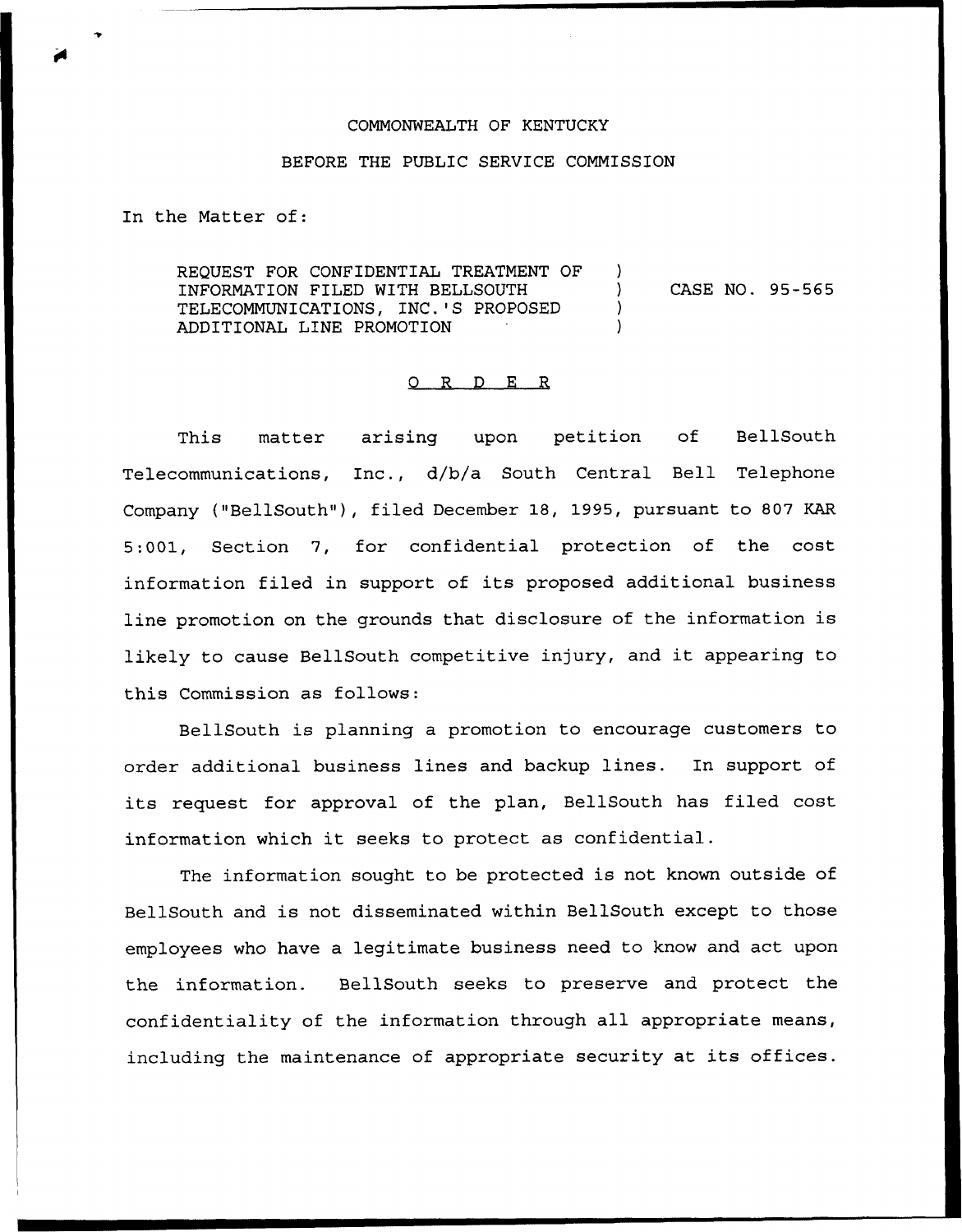KRS 61.872(1) requires information filed with the Commission to be available for public inspection unless specifically exempted by statute. Exemptions from this requirement are provided in KRS 61.878(1). That subsection of the statute exempts several categories of information. One category exempted in paragraph (c) 1 of that subsection is commercial information confidentially disclosed to the Commission which if made public would permit an unfair commercial advantage to competitors of the party from whom the information was obtained. To qualify for the exemption, the party claiming confidentiality must demonstrate actual competition and <sup>a</sup> likelihood of substantial competitive injury if the information is disclosed. Competitive injury occurs when disclosure of the information gives competitors an unfair business advantage.

BellSouth alleges that it competes with cellular carriers in this market. While cellular carriers currently offer mobile telephone services, those services are offered to a specialized and restricted market. The additional lines BellSouth is planning to promote, however, are part of its business basic exchange service for which BellSouth has no effective competition. Therefore, disclosure of the information is not likely to cause BellSouth competitive injury, and the information should not be protected as confidential.

This Commission being otherwise sufficiently advised,

IT IS ORDERED that:

1. The petiton to protect as confidential the cost data filed in support of BellSouth's additional business line promotion is denied.

 $-2-$